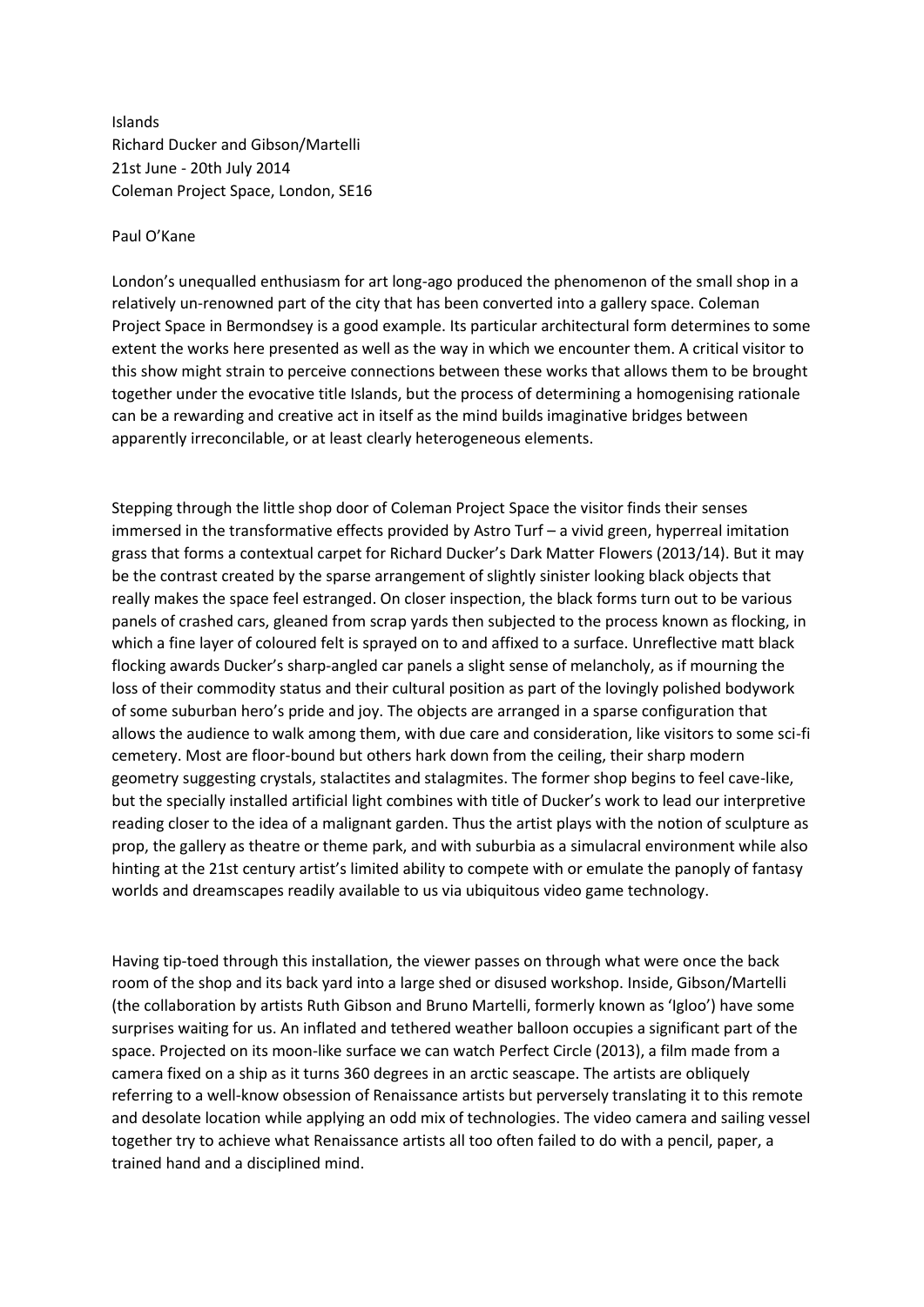Nearby in the dark space we discover a Virtual Reality headset dangling from overhead joists, and next to it a taught rope fixed between floor and ceiling. Donning the headset we immediately leave behind the real world of the shed and find ourselves magically transported by convincing sounds and moving images representing a blizzard, through and beyond which snow-bound mountains seem to be passing before and beneath us. This is White Island (2014), also by Gibson/Martelli, and as we grip the (real) rope beside us we make a strange liaison between one world and another, as well as between forms of internal and external experience. We soon realise that we are expected to (virtually) pilot a (virtual) air balloon ride across the intimidating arctic landscape. The rope, we instinctively, empirically learn, acts like a joystick. Pulling with an upward, downward or sideways emphasis affects the apparent height and direction of our (virtual) vehicle – as evoked in the convincing image of a wicker basket creaking beneath our feet. We are thus entrusted with the task of enjoying the ride while avoiding (virtual) disaster. In fact, the work draws on a doomed Polar balloon expedition of 1897 when, attempting to reach the Pole by balloon, the intrepid S. A. Andrée's balloon crashed, and all three expedition members died. Gibson/Martelli conscientiously researched this journey and built their own digital version for us to relive it. Of course, unlike the real balloonists, we have the option of being able to remove our headset and return to the real, relatively comfortable surroundings of a safe South London back yard.

In the combined works and artists that constitute 'Islands' a brave leap in the direction of hyperreality is consistently, knowingly, willingly, ironically and strategically - albeit symbolically undermined by historical materiality. It is as if Jean Baudrillard, having leapfrogged Karl Marx, is himself leapfrogged by Marx again as plain old reality persistently clings on to its own existence and continues to confront us with all those problematics of history that Walter Benjamin - perhaps more artfully than anyone before or since - mapped in his labyrinthine Theses on a Philosophy of History. Despite our screened-out, virtualised lives, we are still reliant on increasingly ephemeral hardware that rapidly breaks down and wears out, and so, from the cracked surface of our smartphones to the 70s-styled coffee bar in which we scroll through our Instagram and facebook updates, we remain consistently bound by our built environment and thus constantly re-engaged with both the most recent past and more distant, increasingly mythologised histories. Today, even something as apparently futuristic as Virtual Reality has taken on a kind of retro patina in the same way that Walter Benjamin noted, in his 1928 essay on Surrealism, that "railways are beginning to age" while beginning to recognise "the revolutionary energies that appear in the outmoded".

The artists in Islands seem to subject us to a strange interplay of times and processes as Ducker's textured and tangible references make a consciously half-hearted attempt to deliver us into a hyperreal, virtual and futural non-place while, conversely, Gibson/Martelli transport us to the specific Victorian scenario of a true adventure, but only by virtual means that simultaneously convince us and invite us to 'see through' their contrivance. Heroism may be yet another concept that connects the various 'Islands' on show here, whether in the guise of Gibson/Martelli's intrepid arctic explorer or the implied figure of a suburban 'hero' of postmodern life whose aim to perhaps create the perfect lawn or bring out the most enviable shine is thwarted or surpassed by Ducker's material translations and transformations.